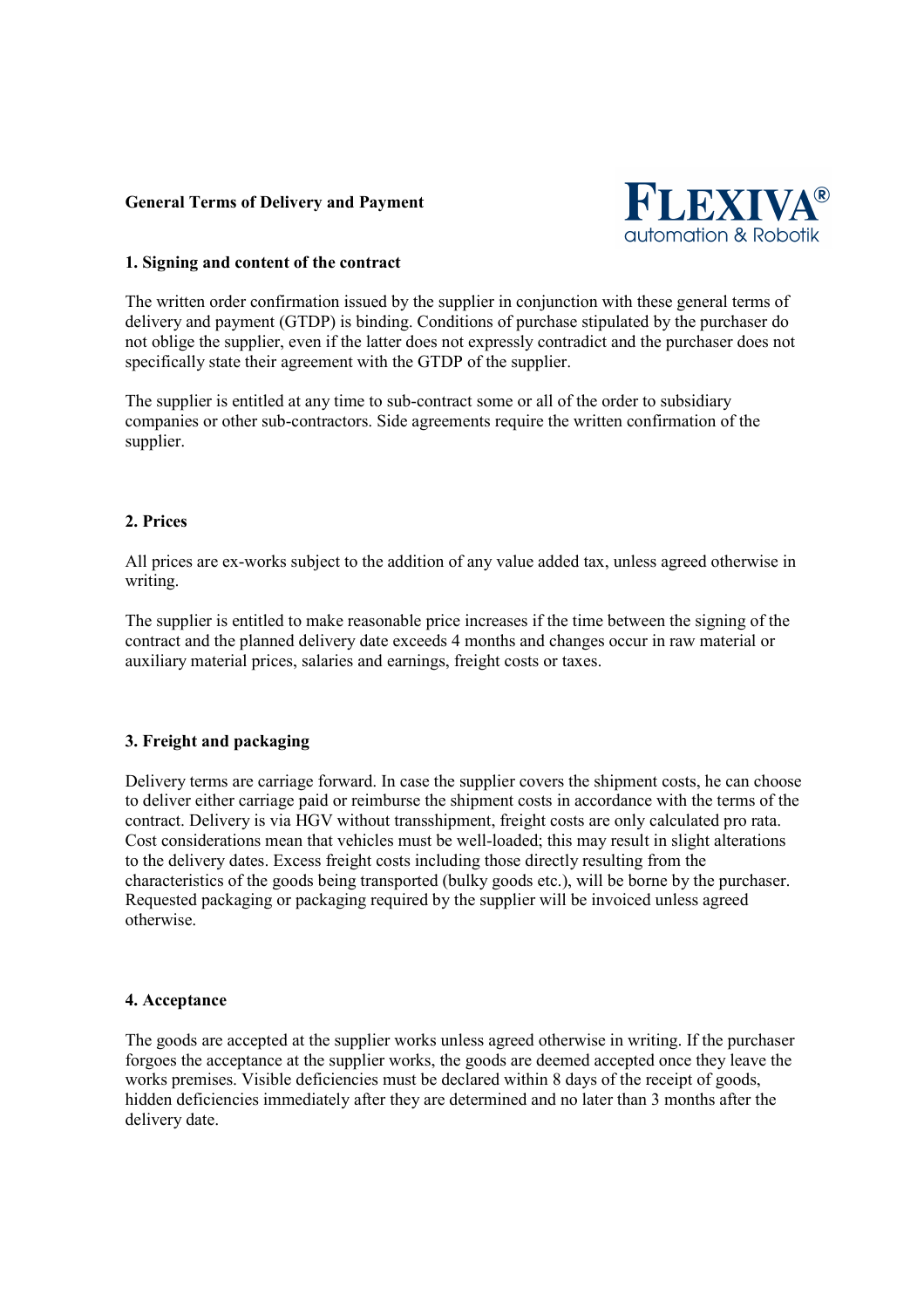

### **5. Transfer of risk**

All risks are transferred to the purchaser as soon as the goods leave the supplier works or are provided to the supplier. Any insurance provided by the supplier only serves as cover until the goods are unloaded by HGV at the unloading site. The unloading risk is borne by the recipient.

### **6. Rights of third parties**

The purchaser will not hold the supplier responsible for any claims concerning deliveries in accordance with purchaser drawings or other specifications that violate the rights of third parties.

### **7. Lead times and terms of acceptance**

Delivery times serve to determine the dates on which shipments leave the factory works. The stated times are only approximate.

A reasonable extension of the delivery time occurs when the purchaser does not fulfil his obligations or terms of cooperation, or if the delivery is delayed due to exceptional circumstances at the supplier works, at a sub-supplier or haulage company that could not be foreseen and where no blame can be attached; the same also applies if the purchaser makes technical modifications or amendments after the contract has been signed. If the planned delivery date is delayed by longer than 2 weeks, the purchaser can set the supplier a reasonable period of grace after which he is entitled to withdraw from the contract. In case of damages incurred by the purchaser resulting from any delay and which can be proven as such, a claim can be made to the exclusion of other claims, for every full week of delay 1/2 the full amount up to a total of 3 times the full amount of those deliverables or other agreed services (e.g. installation), which cannot be used in time or in accordance with the conditions of the contract. Other claims for damages made by the purchaser in case of delayed deliveries or services, even after the expiry of the period of grace, will not be accepted. The above does not apply in cases of betrayal or serious negligence where liability automatically applies.

# **8. Conditions of credit**

The credit worthiness of the purchaser is a prerequisite for delivery. If the supplier receives information following the signing of the contract which may call into question the likelihood of a credit being granted to cover the value of the order, or facts become apparent that may cause doubts concerning the above, in particular a severe worsening of the financial situation or when the purchaser does not pay due invoices despite the issue of reminders and a reasonable period of grace, the supplier is entitles to request advance payments, guarantees or cash payments without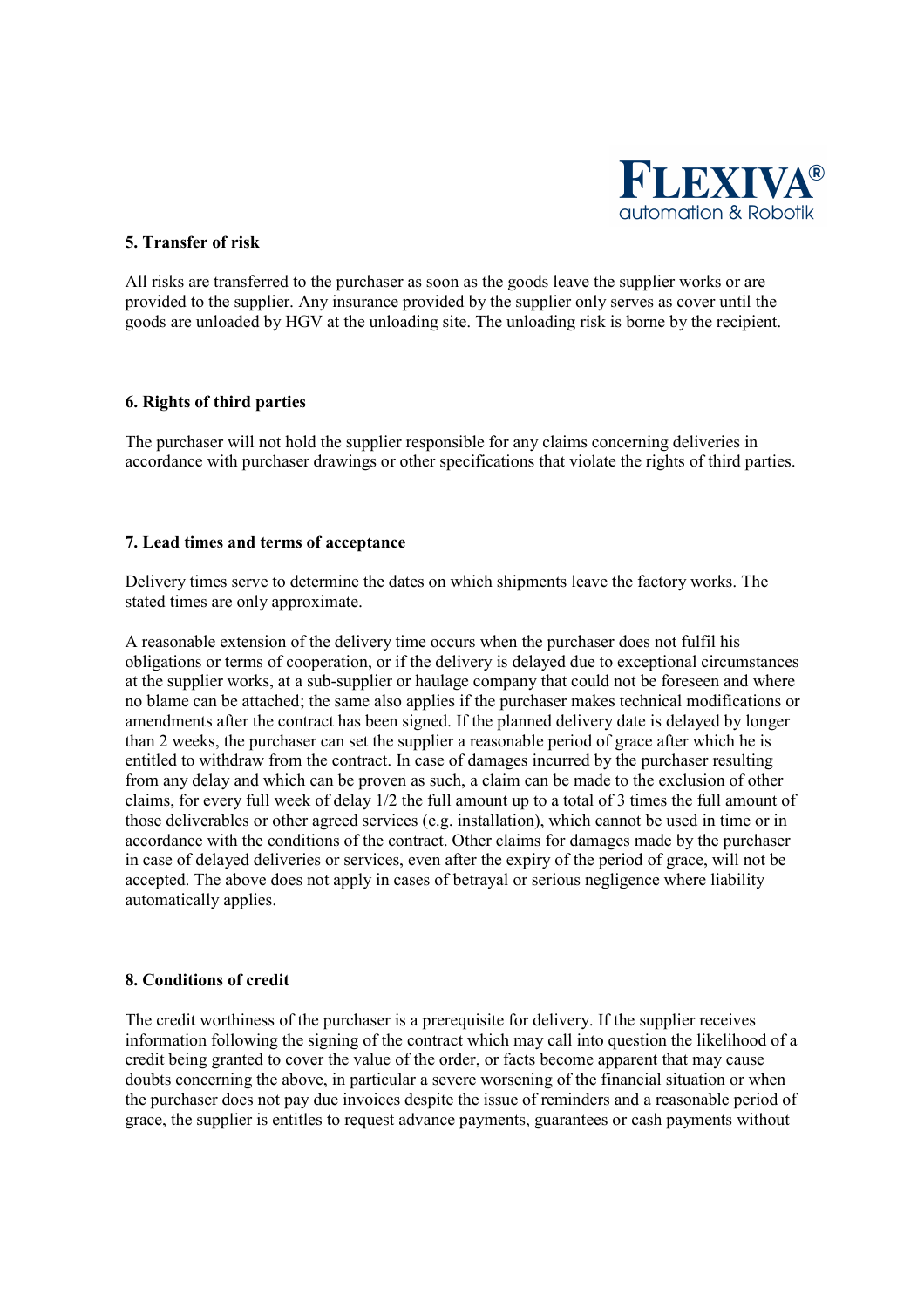

giving consideration to previous agreements, and to withdraw from the contract after a reasonable period of grace or claim for damages due to non-fulfilment.

### **9. Retention of title**

**a)** All delivered goods remain the property of the supplier (goods subject to retention of title) until the complete fulfilment of all claims including all future or conditional claims relating to the business relationship, regardless of the legal grounds in particularly also for contracts concluded at the same time or at a later date. This also applies if payments coupled with redemption conditions and specific claims have been or will be made. If payment is by exchange or cheque or when agreeing a cheque/bill of exchange, the retention of title by the supplier remains in place until all cheques or exchanges have been redeemed (also for any renewal notes).

**b)** If the purchaser processes, combines or amalgamates the goods subject to retention of title with other goods, the supplier is deemed to be a co-owner of the new goods whose share is given by the ratio of the invoice value of the goods subject to retention of title to the invoice value of the other used goods. If the property rights expire due to combination or amalgamation, the purchaser will transfer any due property rights concerning the new assets or materials to the supplier to the extent of the invoice value of the goods subject to retention of title and will store them for the supplier without any additional charge. The resulting co-ownership rights are deemed to be goods subject to retention of title as specified in clause a)

**c)** In case of resale of the goods subject to retention of title, the purchaser will cede any payment claims including any ancillary rights or security interests to the supplier; the supplier will accept this cession.

**d)** In case of contract contravention by the purchaser, in particular with respect to delayed payments, the supplier is entitled to reclaim the goods; the purchaser is obliged to hand over the goods.

**e)** The purchaser must immediately notify the supplier of any attachments, seizure or other directives by third parties.

**f)** Assertion of the retention of title and the possible attachment of the delivered object by the supplier is not valid for withdrawing from the contract.